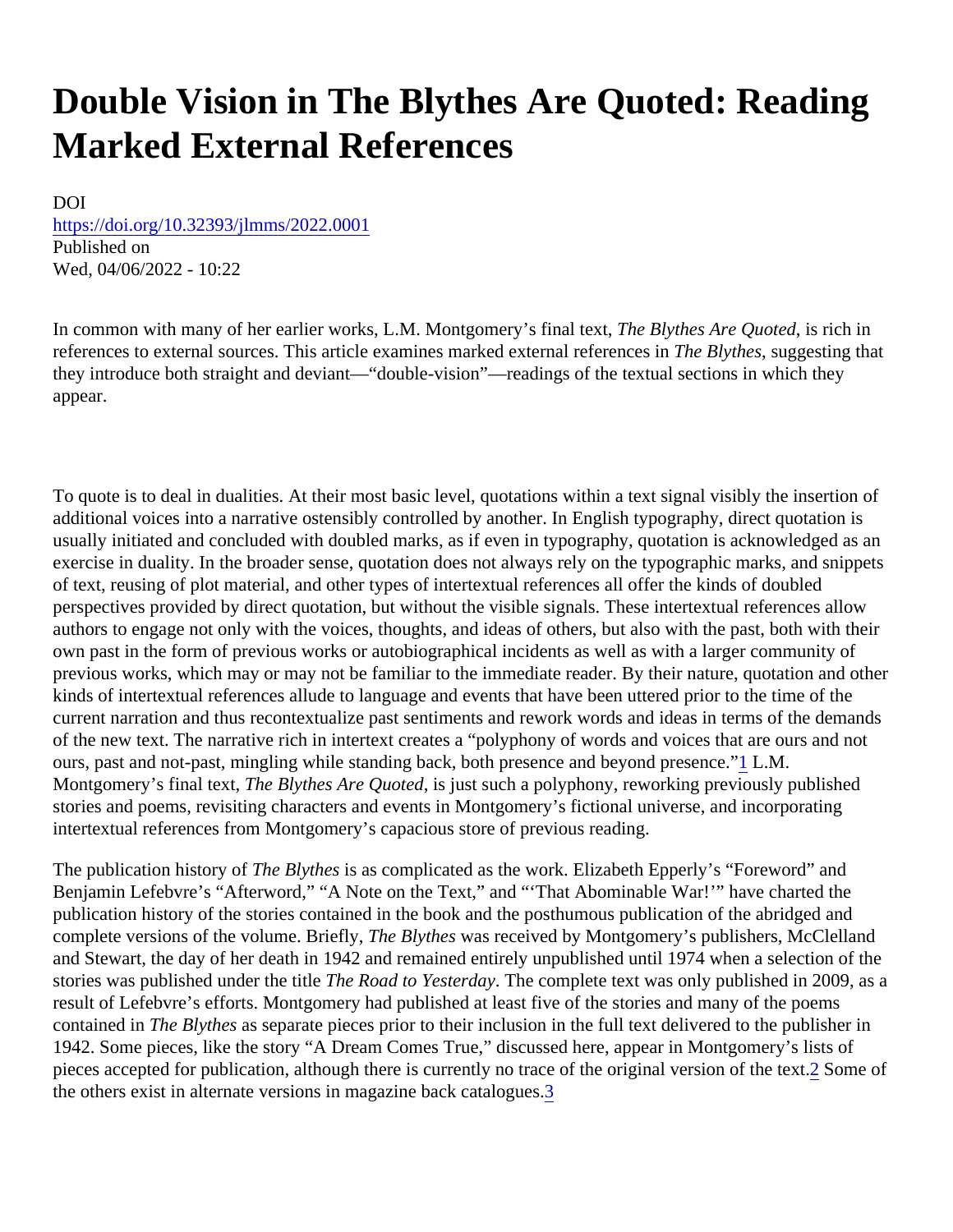<span id="page-1-0"></span>Montgomery's work in general contains many examples of intertextual references in the form of direct quotations, semi-quotations, allusions, and other miscellaneous cultural references. In coining the term intertextuality, Julia Kristeva developed an aptly nuanced notion of the phenomenon that seems particularly salient to the discussion  $\delta$ he Blytheswhere intertextuality is practically a leitmotif. Kristeva simultaneously views all texts as a mosaic of quotation, where any text necessarily is in communion with previously written literature, and as a more direct relationship between any two texts that can be manifested through reference, allusi[on](#page-10-0), or direct quotation. The Blythe sperates in both these senses of intertextuality and, in particular, employs what Swedish linguist Per Linell calls a practice of recontextualization. For Linell, recontextualization is a meaning-making process whereby "selected parts of discourse and their meanings in their prior 'quoted' discourse-in-context are used as resources in creati[ng](#page-10-0) new meaning in the 'quoting Reconditextualization processes, quotations, and other forms of intertextual references engage the memory of the reader, relying on recollection of the original context to shape new contexts, sometimes forgetting portions of the old in the process. Intertextuality thus brings in other voices to provide additional richness to the communicative contex into which they are imported.

As the title indicates, The Blythes Are Quoted specifically about extratemporal material recontextualized and given new meaning in this, Montgomery's final, work. Some of this material exists at least in some form in her earlier works, while other material is drawn from external sourcerend and Blythes the logic of quotation works as a structuring device, authorizing the inclusion of Blythe family speech into all included material, and as an exercise in duality as the book is cloven into pre– and post–First World War sections. Like typographic quotation marks, The Blythes opens and closes with the recitation of two war poems, "The Piper" and "The Aftermath," which are attributed to previous moments in other Montgomery novels. For the purposes of my analysis and argument, I will examine examples flome Blythes for which a character directly invokes an external source, named or unnamed, specifically to comment upon events, which in turn provides an addition interpretative vision for the reader. In a polyphonic text like Blythes hat contains any number of references to external sources, those marked as external within the text add not only to the chorus of voices that make u the whole but also to what I am calling a "double vision," potentially affecting a reader's sense of what the tex is suggesting. Since these references are marked as external by characters within the work, they are not just of the background mosaic of intertextuality but marked off as particularly important within the text as a whole.

Using the trope of vision to discuss these marked external references allows me to capture how this form of intertextuality authorizes two modes of textual interpretation. Double vision—diplopia—is a visual disturbance whereby two images of one object appear beside or partially superimposed upon one another. The condition thus disrupts normal perception and confounds previously stable notions of reality. In real-life cases, it is a pathology, something to be corrected through surgery, medication, or specialized glasse. Blythes, double vision produces insight that is both deviant—that disrupts normal perception—and revelatory, producing a lay of perception that enriches or enhances comprehension. In this way, the intertextual references provide the reader with additional layers of insight into the individual texts in which they appear and into the larger body o work Montgomery creates and reworks through Thut Blythes

Previous studies of the Blytheshave addressed the intra-referential quality of the text, often remarking that the dark quality of the material in the text—the book recounts homicide, suicide, felicide, illegitimate births, insanity, alcoholism, embezzlement, a disturbing kidnapping, as well as ordinary death, gossip, and smallmindedness—presents a kind of critical exploration of Montgomery's earlier works, if not an outright refutation of her often-optimistic themes. "The text," Lefebvre notes, "appears to be an unflinching exploration of the downside of everything that Montgomery's career seems to enco[mp](#page-10-0)ass. Epperly, The Blythe's existence is a "debunking of Montgomery as a sunny, one-song wa[rb](#page-10-0)leaura Robinson goes further, arguing that in The Blythes, Montgomery created a parody of her own writing which, while "re-placing and revaluing what has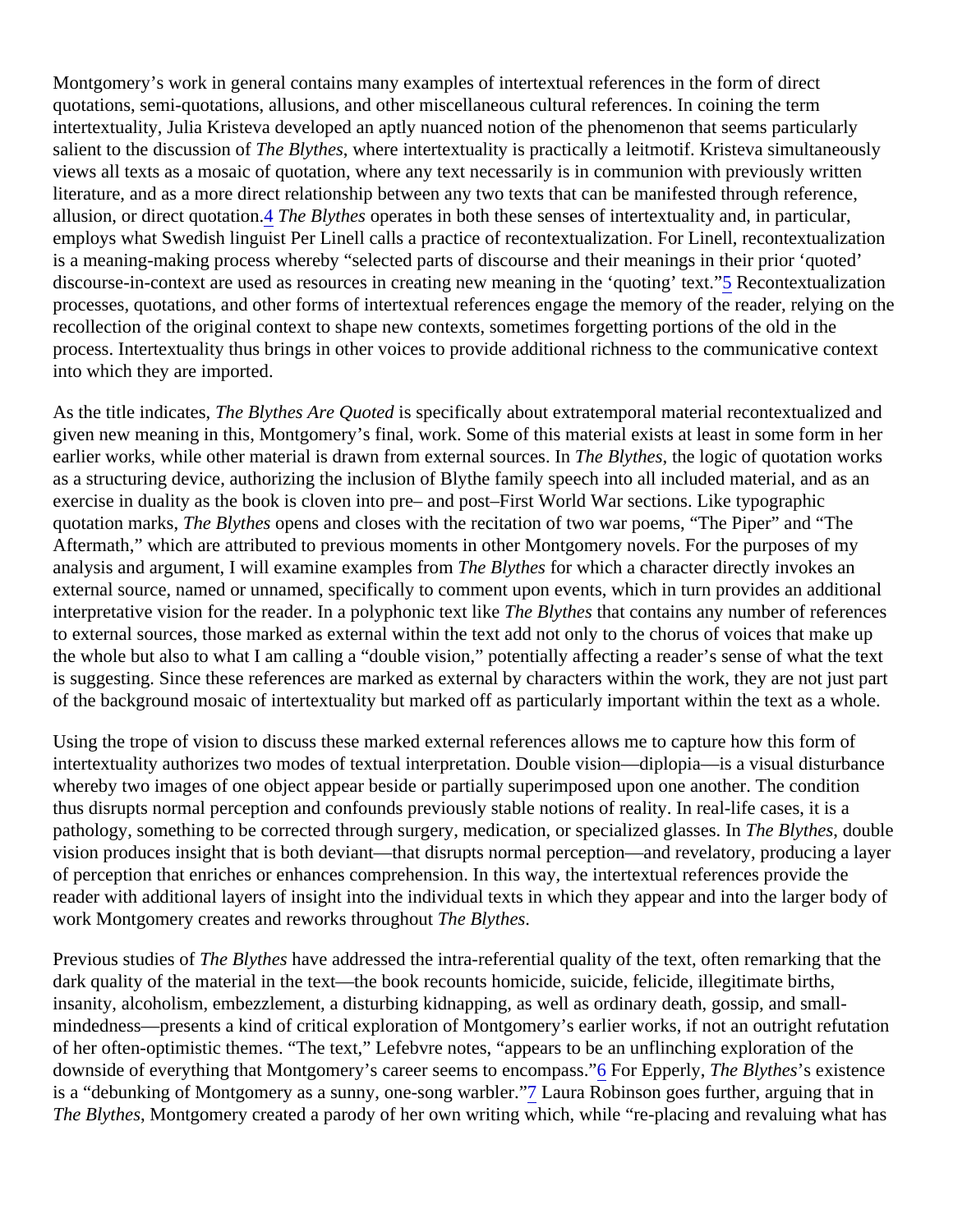<span id="page-2-0"></span>gone before ... trades on the iconic Anne but also demolishes readers' expectations of the belove[d r](#page-10-0)edhead." The scholarly consensus has been that, through the intertextual linking of events and challared by thes with those in earlier works, Montgomery recontextualizes her own literary universe, making it a darker and more complicated pla[ce](#page-10-0)lrespective of a darkening of tone, this complexity is attained thematically and structurally whenever references are marked explicitly as extra-textual by characters and overtly direct reader attention to "deviant" or critical reading through their inclusion. In particular, the marked external textual references found in the final poem "The Aftermath" (read in tandem with the opening poem "The Piper"), the novella "Some Fools and a Saint," the comic "A Dream Comes True," and the closing story, "The Road to Yesterday," challenge readers to accept a fictional reality that simultaneously accommodates a "straight" and distorted view of the text, that is, to develop the capacity for double [vis](#page-10-0)ion.

### The Framing Poems

To determine how quotation and other recontextualization strategles in Blythes add additional layers of meaning, I will begin by focusing on the framing poems "The Piper" and "The Aftermath," which operate as literary quotation marks, appearing first and last in the work and marking the beginning and ending of this collection of stories, poems, and connecting dialogues. Although the marked external reference occurs only in "The Aftermath," the poems operate as opening and closing quotation ma**rke for** the sas a whole because they can be read together as a reflection upon the doubled catastrophe of the two world wars and how the repetition of hostilities changed the way people viewed the arc of history. Both poems are attributed within the world of The Blytheso Anne's son Walter, who died at the front during the First World War, "The Piper" taking place before the First World War and "The Aftermath" imagining a postwar world. Described by Epperly as a "lacklustre lyric" and a "tepid endorsement of [war](#page-10-0), "The Piper," which opens the book proper, combines the figure of an actual piper employed as part of the recruiting effort in Montgomery's home of Leaskdale during the war with the sinister figure of the Pied Piper of Hamelin who lures children to their death Although the poem is presented Rilla of Ingleside as ostensibly a lukewarm patriotic war lyric, it is not a poem that necessarily offers even a "tepid" pro-war message as the reuse of the Pied Piper story might indicate. Susan Fisher has suggested that the "insipid" quality of the "The Piper" might be the result of Montgomery's own ambivalence toward patriotic war lyrics, an argument that resonates with the claims here that the reader offered competing interpretations or visions of [the](#page-10-0) subject matter introduced in the text.

Specifically, Montgomery's use of the poems "The Piper" and "The Aftermath" to frame the text has been interpreted as Montgomery's re-evaluation of the patriotic stance found in her waRilla of Inglesid[e.13](#page-10-0) While mentioned in Rilla of Ingleside as a successful poet at the full text of "The Piper" appears only at the beginning of The Blythes with a note from Montgomery that "many people have written me, asking me where they could get it." The poem, Montgomery continues, "has been written recently" and "seems even more appropriate now than the[n."](#page-10-0) The precise "now" of Montgomery's note is unclear, but the complete text of the poem was surely written near the end of her life in 1942. Thus Blythes does not open directly with pre–First World War material as it announces in a note previously—"The first half of this book deals with life before the First World War. The second part deals with it after th[e w](#page-10-0)are with a Montgomery poem, written during the Second World War and attributed to the dead First World War soldier Walter. From the beginning of The Blythesthe reader is, therefore, presented with a complicated recontextualization strategy whereby both chronology and authorial identity are muddled in the service of recontextualizing earlier published material.

The interpretation of the stance on war taken in "The Piper" is certainly far from straightforward. How, for example, is the reader to understand the repeated word "matter," used twice in the two stanzas? The first "matter" appears early in the poem, in the line "[n]o matter how those who loved might implore," where it suggests the children have followed the piper to their deaths despite appeals by their parents. The second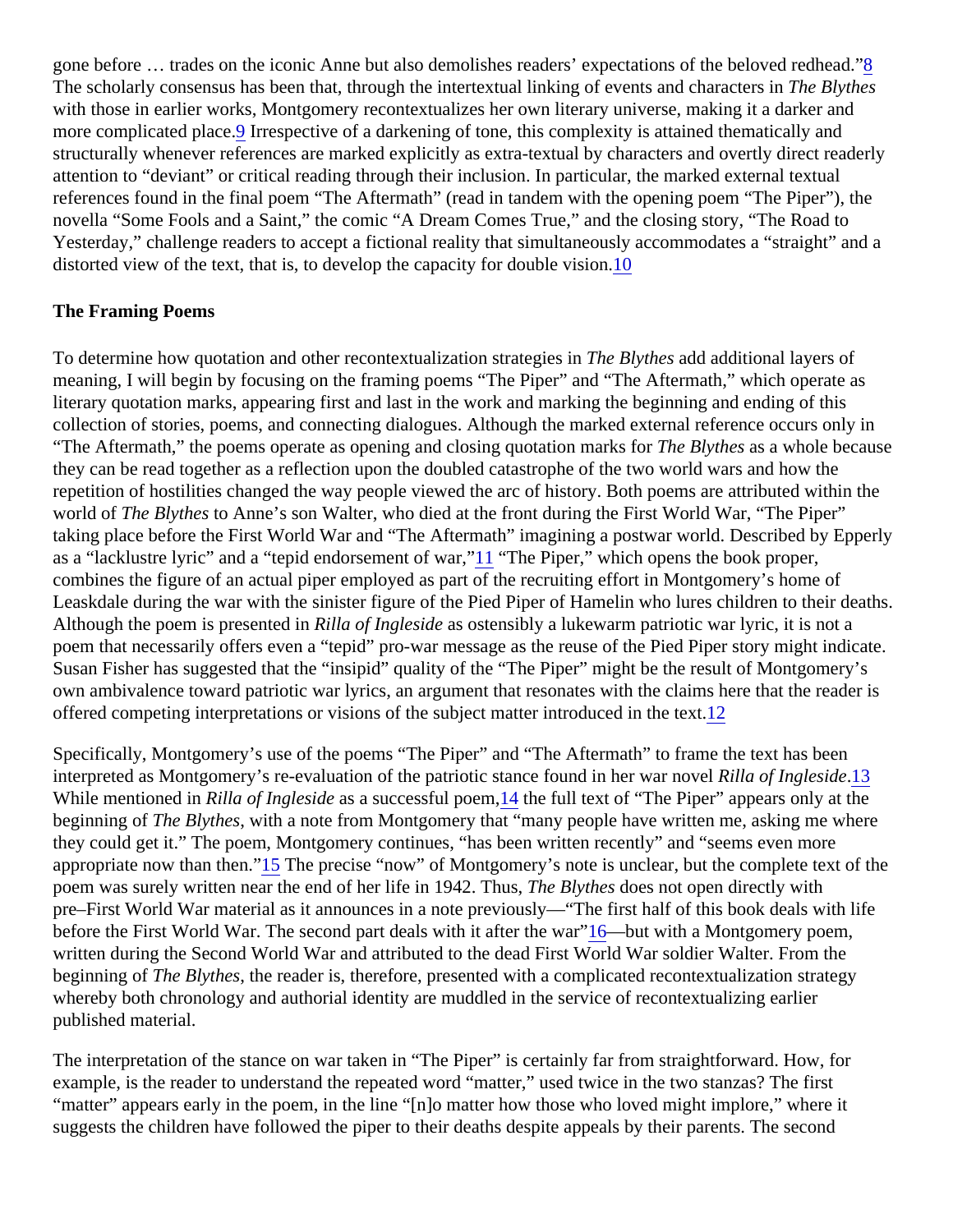<span id="page-3-0"></span>appearance of "matter" is toward the end of the poem, where it appears in an open-ended question, "What matter that if Freedom still / Be the crown of each native hill?" This second "matter" seems to suggest two interpretations at once. First is the suggestion that the deaths of young soldiers like Walter, the voice and ostensible author of the poem, are not important in face of the greater good, "Freedom." Simultaneously, "matter" argues that it is of no importance if freedom exists or not when compared to the value of the individua young life and that abstract notions such as freedom cannot enter into the calculus of loss. "The Piper" thus strikes an ambivalent note at the opening to Blythes leaving the reader uncertain about who is speaking and what is being said.

Montgomery also attributes the final poem Tole Blythes "The Aftermath," to Walter, claiming that it was sent to his mother after his death at Courcelette. "The Aftermath" cannot be read as a war endorsement of any kin as it presents the nightmare visions of a soldier who survived the war but is haunted by the image of a young man he killed "horribly and ... was gla[d."](#page-11-0) The message of "The Aftermath" might be clearer than that found in "The Piper," but much about the conversation that follows the poem is not. Although the poems preceding "The Aftermath" attributed to Walter are discussed by several members of the family who seem to be in attendance during the reading of "The Aftermath," the discussion of "The Aftermath" is limited to Jem and Anne. Montgomery's setting here is almost cinematic, with the rest of the family present in the room fading ou of focus and Anne and Jem being profiled in the foreground to converse. So intimate is the conversation between mother and son that it is not even entirely clear if the poem has actually been read to the family part all or if it is only the subject of conversation between Anne and Jem. The narrature Bilythesstates that Anne "has never read [the poem] to anyone but Jem Bl[yth](#page-11-0)e, "although it is typographically located as part of the "Au Revoir" family poetry interlude, its reading may not actually have been a part of that gathering. The discussion of the poem opens with Jem's reassuring Anne that the first-person narrator of "The Aftermath" is only a literary device—that Walter had never bayonetted anyone in the manner depicted in the poem—and that the poem represents Walter's imagining what it would be like to have killed a man in battle, but the poem stark depiction of war and the bayonetted boy "writhing ... like a wommake the distinction between Walter's active or passive involvement in the scene of little importance.

As the conversation (and the book itself) ends, Jem introduces another poetic voice into the discussion: "Whe was it said, 'We forget because we must'? He was r[igh](#page-11-0)t. "He" is British poet and essayist Matthew Arnold, and the poem Jem quotes is "The Absence," a title that echoes both the title of "The Aftermath" and Walter's absence within the second halflote Blythes The Absence" is part of Arnold's longer work "Switzerland," a multi-segmented poetry cycle focused on lost love. The lines from "The Absence" are almost the last words in The Blythesalthough Arnold's poem itself argues for a very different mechanism for forgetting than what Jem puts forward during the conversation with his mother or Walter imagines in "The Aftermath." Jem seems to be arguing that forgetting functions as a psychological survival mechanism and a defence against painful memor and that Walter's poem claims that forgetting is impossible for those who have experienced trauma. Arnold's poem, on the other hand, proposes that forgetting works counter to the natural desires of the individual. For Arnold, individuals forget "because we must / And not because we will," and forgetting occurs as a result of being filled with the "petty dust" of the quotidian, rather than as a consequence of an act of will in response to a past trauma that threatens present well-being. Like the ambiguous use of "matter" in "The Piper," which bot justifies and dismisses the worth of organized violence to achieve an ideological goal, Jem's recontextualizati of Arnold's language points to opposing interpretations within the poetic framework of the role of the memory and forgetting in a human life. Through Jem's inclusion of the Arnold quotation, Blythe offers a complex vision of forgetting which is simultaneously an impossibility, a willful act of self-defence, and a natural process of silting up the streams of remembrances.

The two Montgomery poems that open and close Blythes thus frame an ambiguous fictional space—a space that is before, during, and after the First World War—in part through the mobilization of the marked reference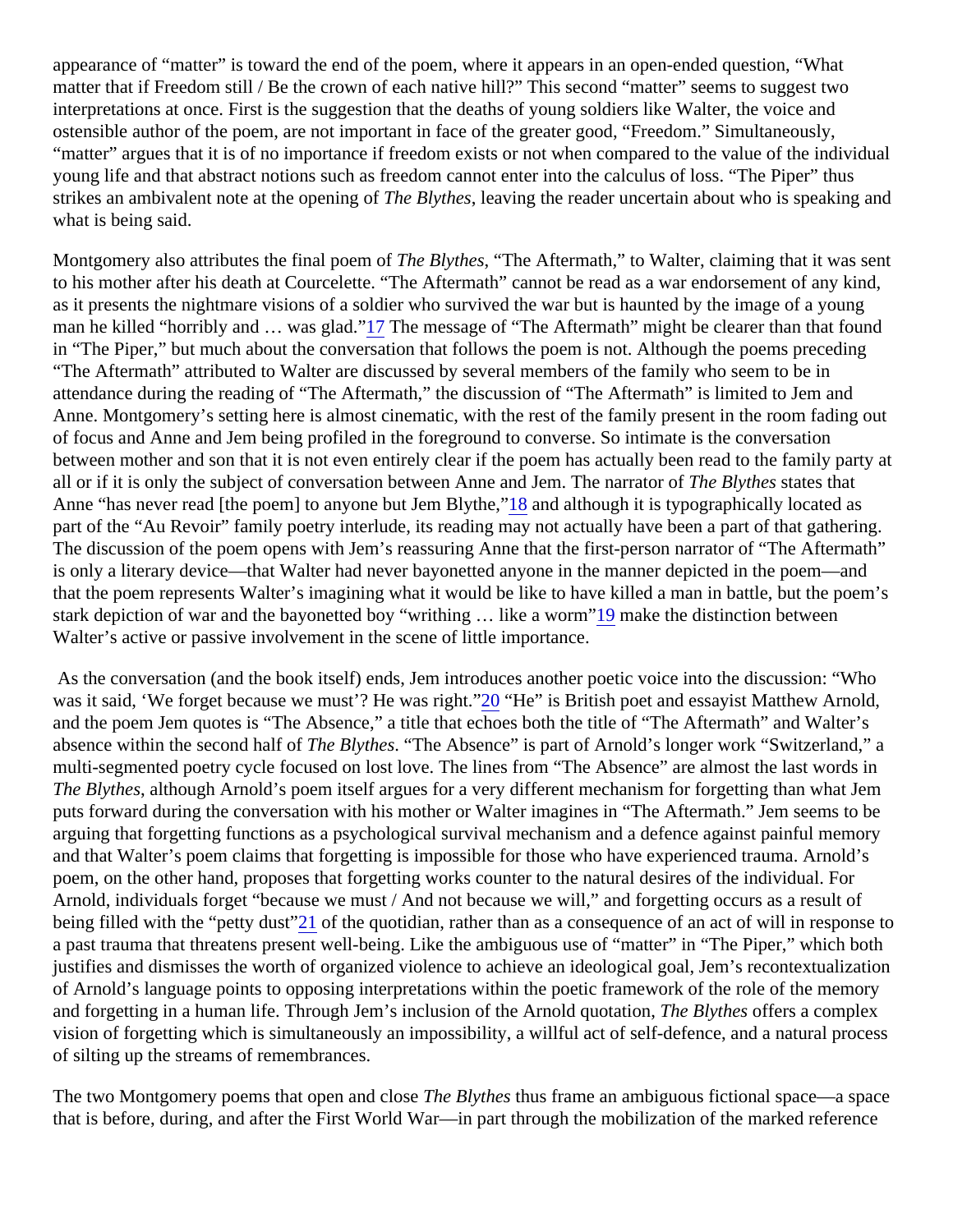<span id="page-4-0"></span>to the Arnold poem. This powerful framing device with its introduction of complex themes does indeed suggest that The Blythes's in part a re-evaluation of Montgomery's sunnier earlier works in the manner that Epperly, Lefebvre, and Robinson suggest. It is not, however, simply a bleak reassessment of Montgomery's humorous, pastoral, or patriotic themes. As seen in the example of the quotation from Arnold, direct references to extern texts indicate alternative readings of Montgomery's earlier works or comment upon the thoughts and actions of her characters in ways that are suggestive rather than nihilistic. Can forgetting be a form of healing, or is it a sign of an atrophied imagination? Could it be both at the same time? Is forgetting even possible at all? Montgomery offers different visions without suggesting that one is more correct than the other. The lens of the Arnold poem directs the reader to different interpretations than those suggested by Walter or Jem, without actually nullifying Walter's poetic arguments or Jem's analysis of the poem's meaning. In short, the double vision afforded by the Arnold reference holds judgment in abeyance, allowing the reader to appreciate the sco of possibilities without being directed to a proscribed interpretation.

### Double Vision Through Seeing and Not Seeing

This kind of double vision as a layered interpretative strategy also structures the first story in the collection, "Some Fools and a Saint," which was originally published as a four-part serialized story in 193 Hamillye Herald and Weekly Staand was slightly reworked for inclusion in the publisher's copy has Road to Yesterday<sup>2</sup>2 The story is a gothic parody reminiscent of Jane Auster ith anger Abbey oth in its canny acknowledgement of the excesses of the genre and its denouement revealing the real-world basis for suppos spectral activity. The story unfolds in a rather conventional setting, in the haunted ancestral manor house occupied by siblings Lucia and Alec Field (Long Alec), the children of a deceased tyrannical father, and their ostensibly paralyzed cousin, Alice. The community of Mowbray Narrows has long given up solving the myster of the haunted Field mansion, avoids discussing the topic in public, and discourages the newly arrived Methodist minister, Curtis Burns, from moving to the manse or engaging himself in the Fields' affairs. When Curtis announces that he will begin boarding with the Fields, the old minister, Mr. Sheldon, rather enigmatically issu[es](#page-11-0) a command that he should "remember John Wesley len considering the possible nature of the Field haunting.

In mentioning Wesley, Mr. Sheldon is not merely attempting to remind Curtis of the founder of their religious denomination but also directing his attention (as the text directs the reader's) to accounts of the haunting of Wesley's childhood home, Epworth Rectory in Lincolnshire, between 1716 and 1717. The account of the Epworth haunting was published at least twice, in 1791 and 1835, by the Wesley brothers John and Samuel. Appearing only when members of the immediate Wesley family circle were home, the Epworth ghost (called Jeffrey) haunted the rectory for a few months but took hold on the imaginations of the Wesley family, who returned to the topic in their private letters for many years afterward. In these family accounts, brother John assumes the role of the ghost-hunting detective attempting to make some sense of the Epworth events for his family. In "Some Fools," the young minister does indeed "remember Wesley" and, like him, sets about trying to solve the mystery of the Field family's haunting even though others, including Mr. Sheldon, Dr. Gilbert Blythe, and the Field family themselves, have largely written off the affair.

Like the Field spook, the Epworth ghost was clearly a family affair. Jeffrey was seldom seen by the servants who slept in the house and directed particular attention to the father and two of the Wesley daughters, Hetty and Emilia. Writing after the death of his parents, John Wesley admits that a marital dispute may have been the "t key to this circumstance" and that his father had abandoned the family for a year before the hauntings occurre reappearing shortly before Jeffrey began terrorizing the r[ecto](#page-11-0)rs her part, sister Emilia, whose married name of "Harper" Montgomery uses as the surname of the Field cousin, Alice, interprets the Epworth ghost as "an opportunity of convincing myself past doubt or scruple of the existence of some beings besides those we see" and as a kind of spiritual trial leading to increased faith. As late as 1750, Emilia Harper writes to her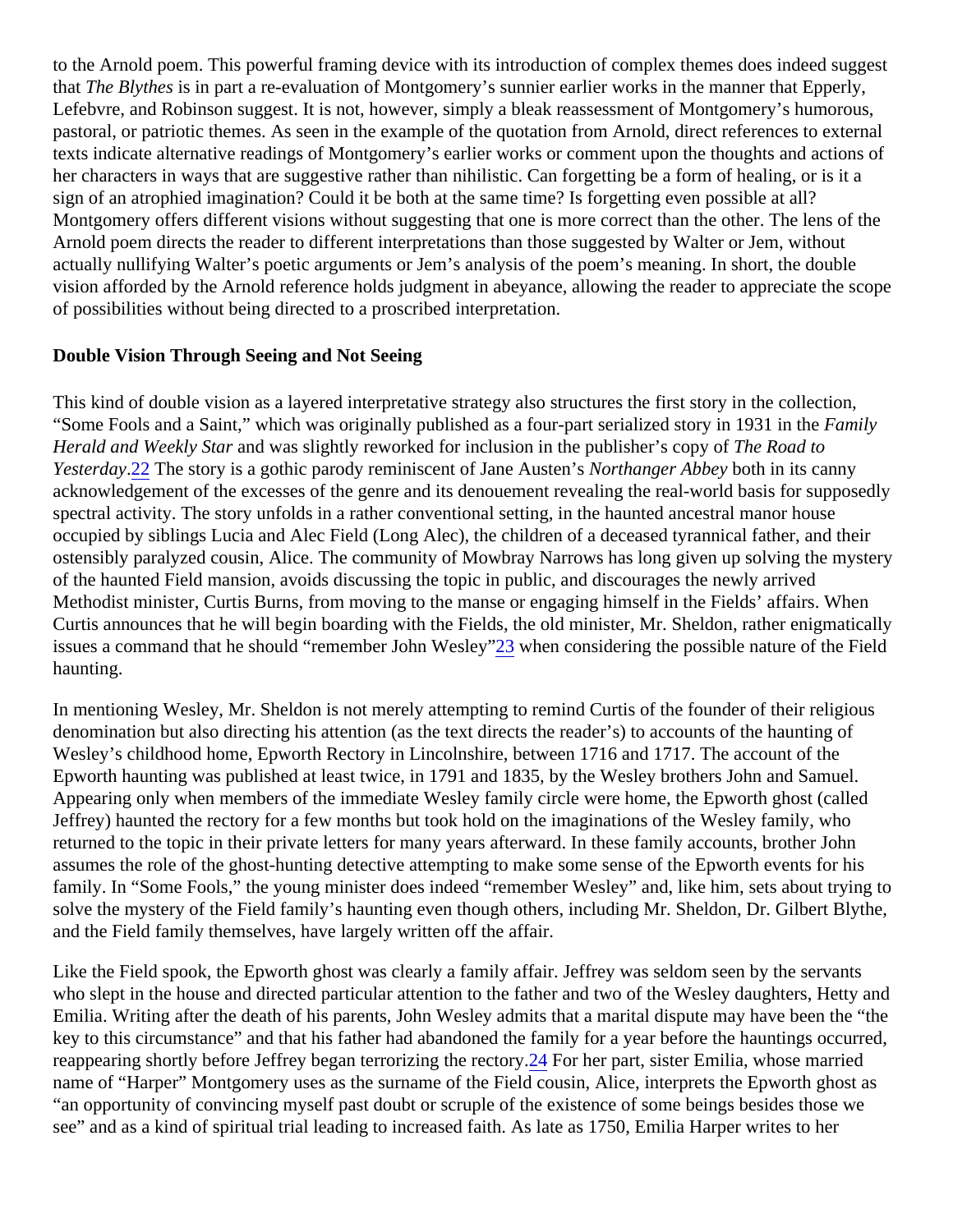<span id="page-5-0"></span>brother about the relationship between the "wonderful thing called by us Jeffrey" and his role in attending to h "against any extraordinary new afflictio<sup>[n."](#page-11-0)</sup>

There is some suggestion that Long Alec and Lucia also view their ghost both as a kind of spiritual trial and a inextricably tied to their intimate domestic circle in a manner reminiscent of the Wesleys and their relationship to the spectral Jeffrey. Like the Wesleys, the Field/Harper family reacts in different ways to the supernatural events in the home but the Fields and Harpers are in general far more stoic than their frightened servants, so of whom leave the manse after experiencing the ghostly events firsthand. Alec, who says very little throughout the story, largely ignores the hauntings and resists any discussions of the events. Lucia displays only slightly more emotion when confronted with the ghost's malevolence and prefers a kind of silent martyrdom in the face of the spectre's direct provocations. In fact, all the residents of Field House wish to present themselves as patient sufferers of various kinds: Alice suffers from her feigned injury, Lucia from her degradation at the hand of her cousin, and Alec from a family legacy that forces him to reject the girl he desires.

But the Fields' masochistic suffering exists alongside a trait nearly everyone in the Mowbray Narrows community attributes to them—that of excessive family pride. "We Fields," Alice declares, "are a clannish crew ... and always back each other up and keep fast hold of our traditions." Lucia displays her "Field pride" and takes the hauntings "a little too coolly," almost endorsing the spectre's scuttling of a marriage proposal betwe Alec and a girl whose family Lucia considers below the Fields. It is, Alice notes, "a disgraceful thing to have ghosts in the family," and at least in part, this disgrace motivates Alec's refusal to discuss the haunting or to investigate the events. Even the Field manse itself participates in what Curtis calls the "Fieldness" of the fami bearing "an odd resemblance to a motherly old hen, with little chickens peeping out from under her breast." Looking at the house that shelters the three young Fields, united in their shared suffering and their desire to control the narrative of their victimization, Curtis quotes an old aunt, "There is behind that.<sup>26</sup>

As the reader discovers at the end of the story, there is indeed family behind the entire affair, and when Curtis reveals Alice's role in the hauntings, Lucia and Alec simply refuse to comment, being "too stunned to even be angry.["27](#page-11-0) Other residents like Mr. Sheldon and Dr. Blythe reveal that they had always suspected that Alice wa not what she seemed, and while the narrator never makes clear how much the siblings have known about Ali role in the hauntings, it is clear they suspected a great deal, and there are hints the siblings may be more stui by the public revelation of Alice's role—a role they may have been trying to disguise—than by the knowledge that Alice was behind the nocturnal events. Many of the spectral events occur when only Alice, Lucia, and Ale are in the house, and when Curtis becomes so obsessed with solving the mystery that he risks doing so, Alec Lucia indicate that they would like him to leave. In fact, as Curtis reflects, "[e]verybody seemed in a plot to get him away from the old Field place  $8$ 

The advice given to the young minister and thus to the reader to "remember Wesley" draws attention to the similarities between Curtis's motivation for disguising the identity of the Field ghost and Wesley's admission that his parents, if alive, would be "pained" by his public exposure of their rift and its relationship to the Epworth hauntin $\mathcal{Q}9$  In the case of the Fields, admitting to a ghost may have been less disgraceful than admitting to what Mr. Sheldon and Dr. Blythe call an "abnormal" woman in the family. Alice's behaviour—feigning paralysis and torturing her family for five years—is quite simply insane, and mental instability would have brought far more shame on the family than ghosts. Immediately after Alice's role in the affair is exposed, the cloak of secrecy drops. The two ministers agree never to speak of the events again, and the last paragraph of the story, Lucia literally runs away from Curtis as he tries to propose. Alice's insanity, the father Winthrop's tyranny, and the collective past of the family remain unexamined after the revelation and Alice's subsequent departure. The mention of the Epworth Rectory haunting, however, provides a way of viewing the Fields' haunting that hints at the complexity of both inter-familial relationships and the relationship between families and the larger social world they inhabit. The unresolved Epworth story as a double for the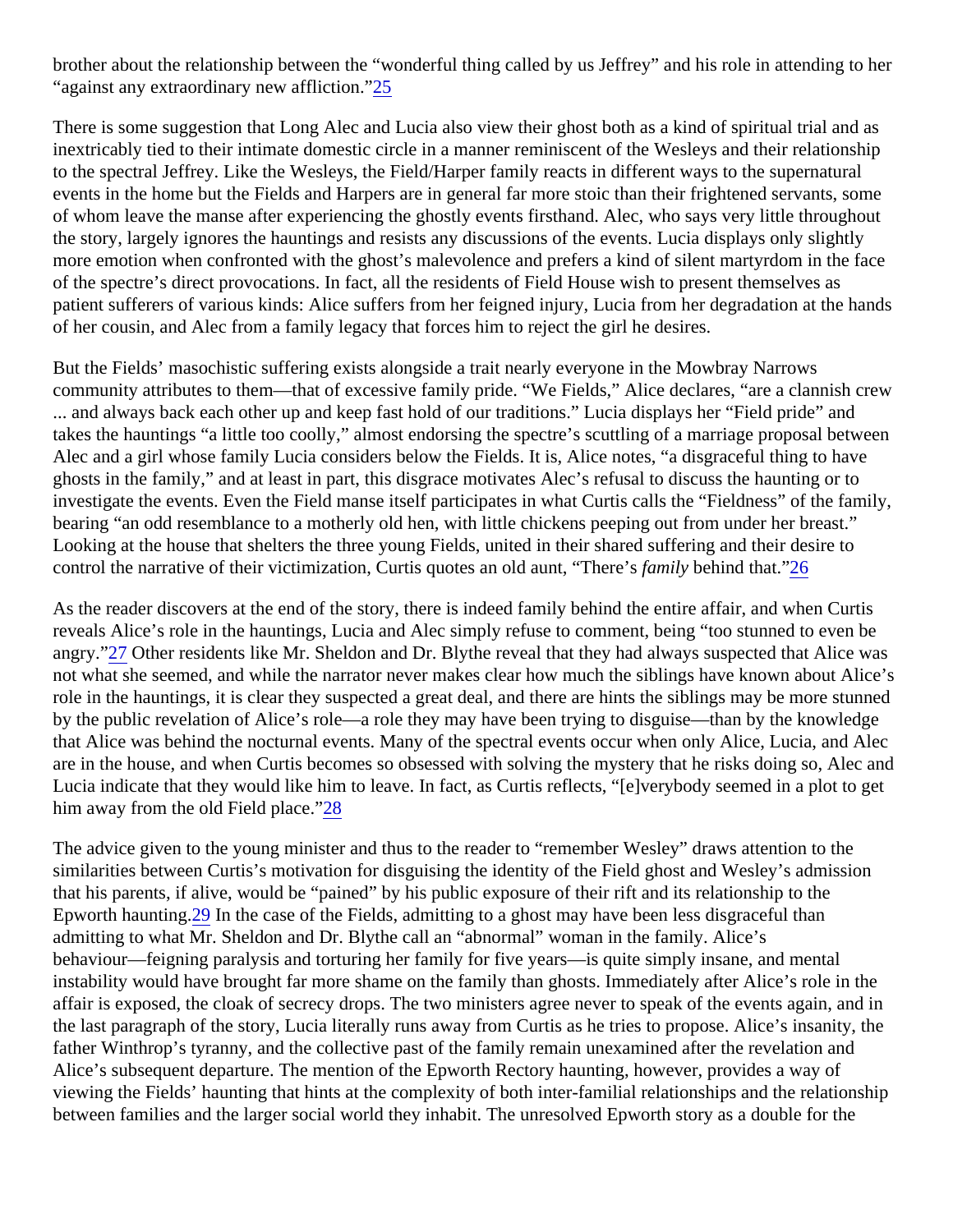<span id="page-6-0"></span>Fields' haunting acts as a lens through which the straight narrative can be filtered.

Notably, the Wesley/Epworth affair is not mentioned in the 1931 version of the story serial Examily Herald and Weekly StalThe serialized "Some Fools and a Saint" differs from the later version as published in The BlythesAt the structural level, the material pertaining to Dr. and Mrs. Blythe in the Blythe's version of the story conforms to the quotation trope of the volume. But more interestingly, the addition of the Wesley/Epworth material to the story contributes to the ambiguity of the ending, while introducing and enhancing the thematic structure To fe Blythes which meditates on the persistence of the past and on the effect of past trauma on the present. The Epworth addition, with its emphasis on familial and spiritual trials, provides lens through which the traditional ghost story elements of "Some Fools" can be read both as a gothic narrative and as a meditation on the lasting impact of previous events.

Double Vision of What Is and What Might Have Been

If the Arnold poem and the Epworth Rectory haunting offer alternate lenses through which to read sections of The BlythesJohn Greenleaf Whittier provides Montgomery with an argument structure in "A Dream Comes True," which is placed in the first half of the book, between the fifth and sixth family poetry evenings. While "A Dream Comes True" is situated in the first hall Tote Blythes, I would argue that the story really rests at the centre of the collection, consolidating many of the important themes from the other sections of the book. The story concerns the life of Anthony Fingold, a Walter Mitty–like character (James Thurber published "The Secr Life of Walter Mitty" in 1939) who believes he would have been destined for a more adventurous and glamorous life had fate not arranged for him to have been born on the Upper Glen in Prince Edw[ard](#page-11-0) Island. Anthony's fantasies frequently revolve around his childhood crush, Caroline Mallard Wilkes, despite his having been happily married to the very patient Clara for many years.

The story's comic adventure sequence where the crazed Caroline forces Anthony on a joyride dressed in pyjamas is set up through a sketch of him as a solid citizen, a handyman and elder of the church, happily married but lost in daydreams of piracy, tiger-stalking, and maiden-rescuing. In his immaturity Anthony imagines that he alone lives in a world of quiet desperation, while wife Clara is "perfectly contented with her narrow existence" as is "everybody he kn[ew.](#page-11-0) Both intensely sensitive to public opinion and convinced that others gossip about him, Anthony at sixty years old regrets his well-behaved youth and his respectable prese longing for a more exciting life or at least to be allowed to wear a nightshirt to bed. Anthony joins other characters from The Blythes such as Lincoln Burns from "Fool's Errand" and Timothy Randebusch from "Brother Beware," as unworldly men whose social or intellectual limitations are treated with impatient tolerance by their friends and family.

Montgomery has created a truly comic character in Anthony, and the story unfolds with impeccable comic timing and a strong cast of "pastoral" PEI characters. But "A Dream" hints at more serious themes as well and represents an engagement with ideas about the place of the past and, as in "The Aftermath" and "Some Fools an examination of the shadow that the past can throw upon the present. In a manner similar to Jem's introduction of the Arnold poem in "The Aftermath" interlude, Anthony recites the lines "God pity us all, who vainly the dreams of our youth recall," and, although he cannot recall where he has "heard or learned these lines," he believes they "hit the mark<sup>2</sup> To Anthony, memories of his youthful fantasies serve to mark the distance between his early potential as an adventurer and his present reality as a married man and rural handyman.

The marked external reference, however, directs the reader toward the external source and presents an additional layer of interpretation whereby a past youth can impact present age. While Anthony remembers these particular lines from the fourth last stanza of Whittier's 1856 poem "Maud Muller" about the ability of youthful dreams to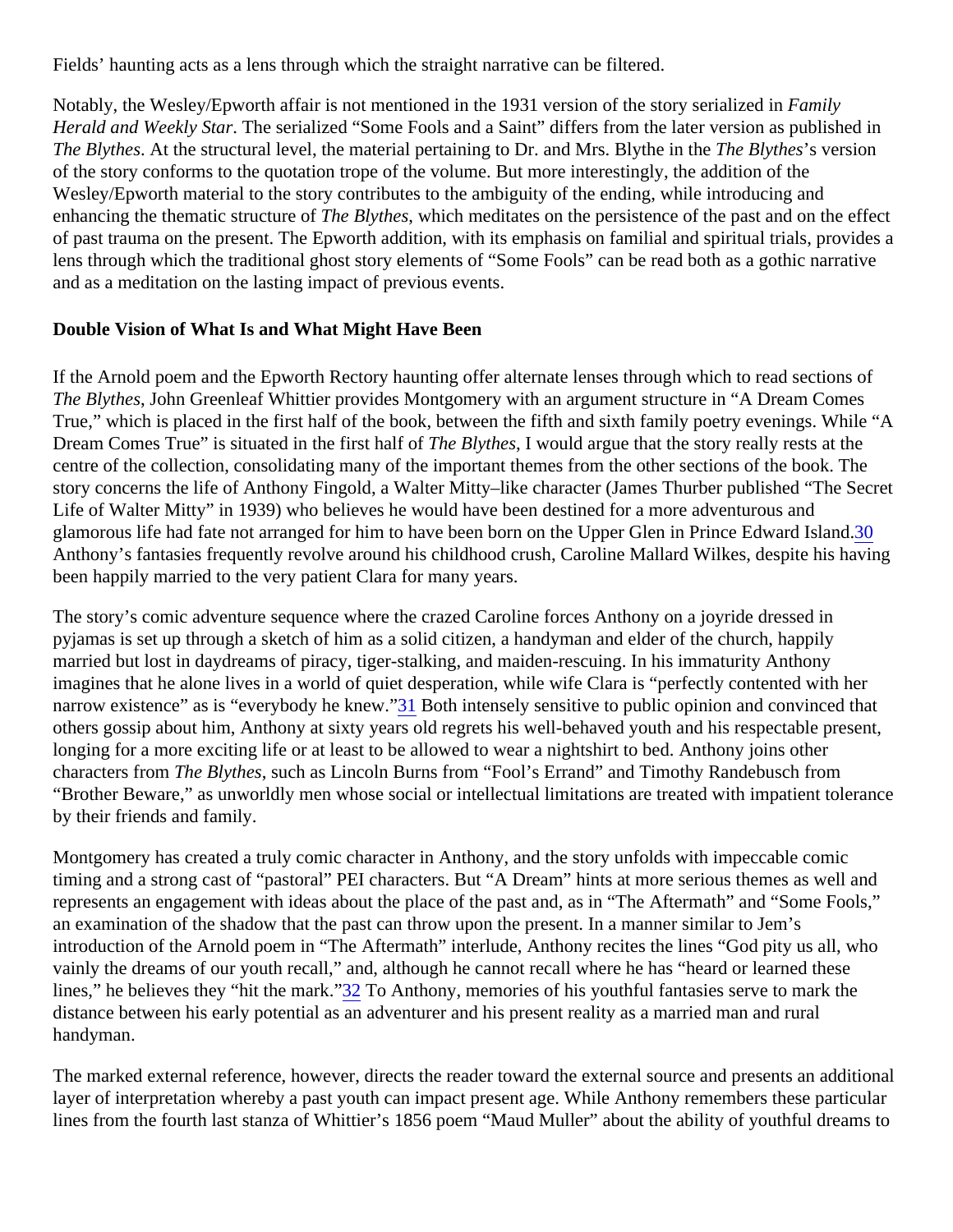<span id="page-7-0"></span>poison a life, the unquoted lines immediately after the ones he quotes—"For of all sad words of tongue or per The saddest are these: 'It might have been'"—are probably more familiar with readers. "Maud Muller" sketches an encounter between a judge and young farm girl, Maud, during which each imagines marrying the other and living a life corresponding to the other's social position—the judge would become a harvester, and Maud a wealthy lady. This brief encounter between the two young people serves as a cherished fantasy for both throughout their lives. The judge, married to a fashionable and cold woman, dreams of Maud, and the simple life. Maud, surrounded by poverty and hard work, dreams of the clean halls of the rich man's home.

"Maud Muller" effectively argues that forgetting can happen neither by force of will nor through the natural dimming of past experience, but rather that memory is integral to the pitiable human condition, which encompasses both the dreams of youth and the regret for actions not taken. Anthony, haunted by his imagine youthful failures of will, has spent his life in this kind of regret and dreams in the manner of Whittier's poetic couple. As a total work, however, "A Dream Comes True" sets about countering the romantic fantasy sketche in "Maud Muller" and does so through the obscure lines Anthony remembers, recontextualizing the lines from the poem and imagining what would happen if youthful dreams were to come true. For Anthony, this means being confronted by the fulfillment of his dreams in the form of a nightmarish parody of seduction. He is kisse against his will and made to undress, put on pyjamas, and crawl into bed by the haggard and completely mac Caroline about whom he has spun an intricate fantasy world. "Was this how dreams come true?" he asks him several times while being accosted and molested at dagge<sup>3</sup> point is encounter with the insane Caroline, Anthony's youthful memories do indeed become pitiable as his dreams of youth are transformed into nightma

"A Dream" does not, however, entirely dismiss the dreams of youth, and the story is not simply a refutation of the romanticism of "Maud Muller." Anthony finds gold, both in the literal form of stolen money tossed into the river and in his recognition of his love for Clara. He finally has had an adventure, learns to appreciate his wife, and probably receives reward money for returning the stolen cash. In short, the story's selective use of the "Maud Muller" quotation offers two ways of seeing the role of memory and childhood dreams. On the one hand, Anthony's idealized memory of Caroline has robbed him of his enjoyment of his actual life. However, the fulfillment of his dreams—finding out what might have been—reveals the nightmare that could have been his fate had he succeeded in winning her when they were young. On the other hand, the persistent memory of Caroline leads to a chain of events that provides Anthony in the end with the adventure and the happiness he sought. Arguably, "Maud Muller," despite the better-known lines the story does not quote, also suggests that memory can serve a sustaining function, providing a fantasy escape for "us all," when confronted by the gap between what youth had dreamed and age provided. Through the less-familiar lines from "Maud Muller," the story becomes more than a joyride through PEI's back roads, but a multiple-layered examination of memory and forgetting.

Memory, Revisioning, and the Marriage Plot

In the same way that "The Piper" and "The Aftermath" can be read in tandem, the final store Buythes Are Quoted, "The Road to Yesterday," can be seen in relationship to the opening story, "Some Fools." "The Road" appears immediately before the "Au Revoir" poetry episode, which closes the volume. This story concerns the activities of young people, including Anne and Gilbert Blythe's grandchildren, in the early years of the Second World War. The narrative follows young newspaper editor Susette King's encounter with a man she believes be her second cousin, Dick, at a farm belonging to family members. Susette is on the verge of becoming engaged to the "big fox man" Harvey Brooks and has momentarily escaped his family party at Glenellyn to revisit scenes of her childhood.

The version of "The Road" included in the Blythe's volume differs substantially from the one published in the January 1934 issue of the Canadian Home Journal and the Blythe family references were added in the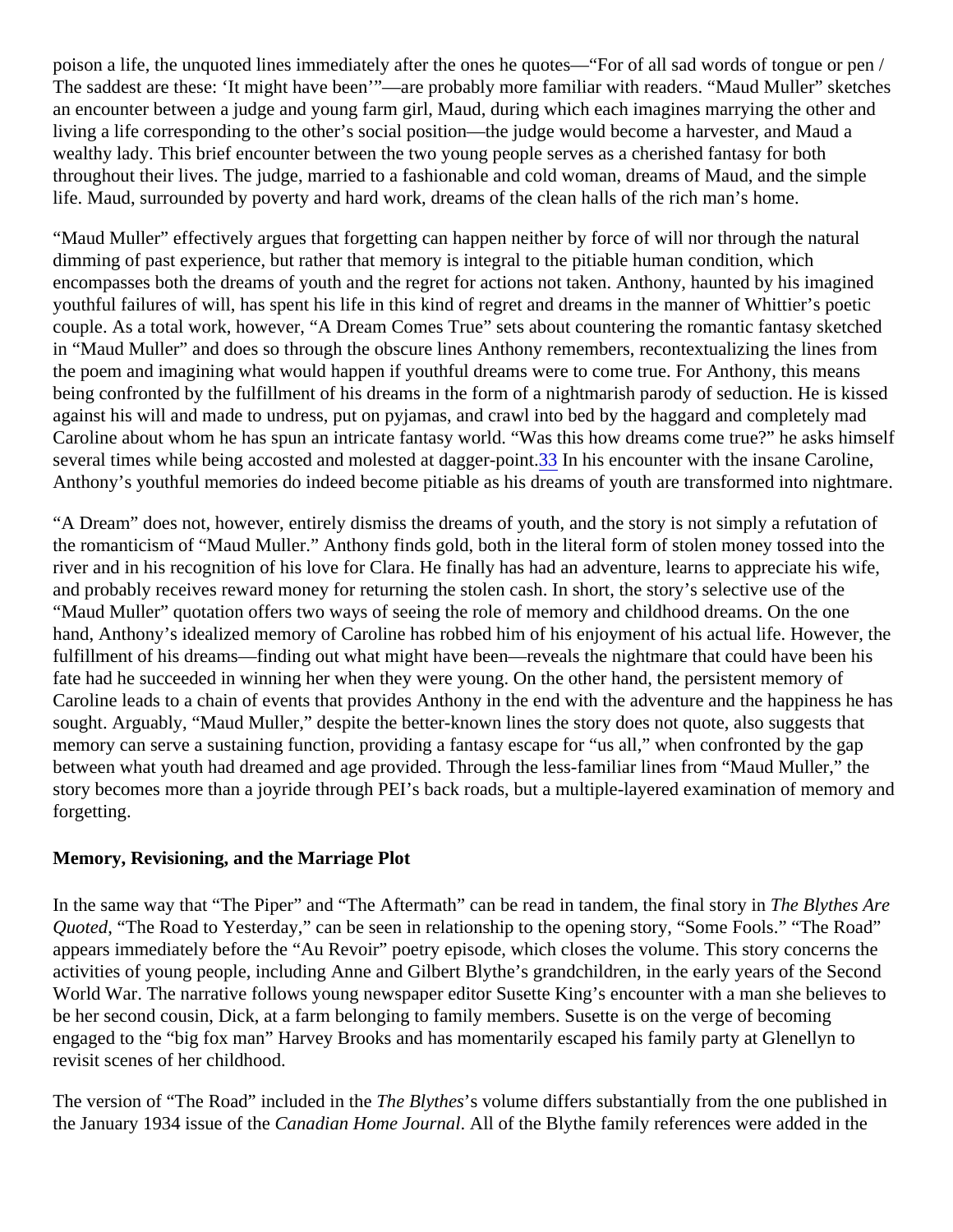<span id="page-8-0"></span>later version to reflect the Blythe quotation motif. Susette's newspaper name is change to to Enterprise. The story now has a wartime setting and ends with the couple setting off to Charlottetown rather than flying off to Peru. One external intertextual reference—the changes to the lines from algorithe of Omar Khayyám, "A jug of tea … a crust of bread … and thou"—is marked as belonging to "Omar" in the 1934 story but appears without the ellipsis points and as an unmarked allusion Tine the Supersion. With the removal of the "Omar" reference, only one intertextual element is introduced as a marked external reference i the The Blythe's version of "The Road," although like the Arnold and Whittier quotations, this one too is unattributed. Adhering to the now familiar intertextual referencing strategy, the story has a character introduce the quotation while denying any knowledge of its provenance: Jerry—in the guise of the devilish cousin, Dick, whose cruelty is recounted in great detail—quotes lines from an obscure play, John Drinde Spanish Fryar, or The Double Discover(1681), while claiming to be ignorant of the source. "There is a pleasure sure in being mad / That none but madmen know," Jerry recites, saying that he has heard Walter Blythe (Jem's rather than Anne's son) quoting these li[nes](#page-11-0). This quotation also appears in the 1934 version, although there it is not associated with a Walter of any generation. The association of "The Road" with Dryden is in many ways more overt in the 1934 version, which gives Harvey's aunt's name as Clorinda, a name appearing in Dryden's operatic play King Arthur, whereas the aunt is Clara The Blythe's version.

The "pleasure ... in being mad" lines are arguably better known than the Dryden play in which they appear, but the structural similarity betweel The Spanish Frya and The Blythes Are Quotesuggests that keeping the marked reference to Dryden was more than simply a way to introduce another Blythe family reference into a story. The Spanish Fryalnas two plots, one comic and one serious, that only loosely interact with one another. In his introduction and dedication to the play, Dryden notes of the two plots that he "could have rais'd a Play from either of them" but has "satisfied [his] own humour, which was to tack two Plays together; and to break a rule for the pleasure of variet  $\frac{35}{2}$  Later readers, including Walter Scott, found this strategy "tiresome," "unnatural," and imprope<sup>[36](#page-11-0)</sup> The Blythes of course, also has two distinct kinds of textual modes—the intimate Blythe family poetry evenings and the short stories—an arrangement present in neither the earlier publication of the 1974 collection The Road to Yesterday nthe 1934 version of the short story "The Road."

Within the context of "The Road to Yesterday," the Dryden quotation aligns airman and suitor Jerry Thornton with the Dryden military hero Torrismond, who is in love with Queen Leonora, already betrothed to Bertran. Montgomery has clearly adapted some elements of the conv**ol predical Spanish Fryar plot to suit her story.** Susette (King rather than Queen), like Dryden's Leonora, faces a profound internal conflict between her sense of duty toward one suitor (Harvey) and her deep physical attraction to Jerry. In both "The Road to Yesterday" and The Spanish Fryarthe tensions are largely the result of mistaken identities and are resolved when the suitors are shown to be other than they seem. Dick is actually his kinder cousin Jerry; Torrismond is in reality the sor of the deposed king.

The inclusion of Torrismond's lines about the joys of madness serves several purposes in "The Road." The reattribution of the lines to Jem's son Walter—a poet like his uncle and, as Jerry indicates, another madman—presages the collection of the poems from the older Walter in the "Au Revoir" section, which immediately follows "The Road." The lines also link the plot of "The Road" and its improbable doubles with Dryden's play in a manner that highlights both the double-suitor plot Montgomery uses frequently Blythes as well as with the not entirely satisfying denouement. The quotation sets up an explicit comparison the tween lovers Jerry and Susette with the deeply problematic Torrismond and Leonora (the latter of whom sets into motion a plot to kill Torrismond's father) and contributes to what Caroline Jones describes as the haunted quality of the story, which disturbs the swiftly imposed happy e[ndin](#page-11-0)g the whirlwind wooing of Jerry and Susette, the physical claim Jerry makes upon Susette's body, the initial lies about Jerry's identity, and Jerry's immediate departure to the front all destabilize an easy acceptance of their relationship and their future togeth The Spanish Fryar eference and the evocation of the difficult relationships and uneasy resolutions found in that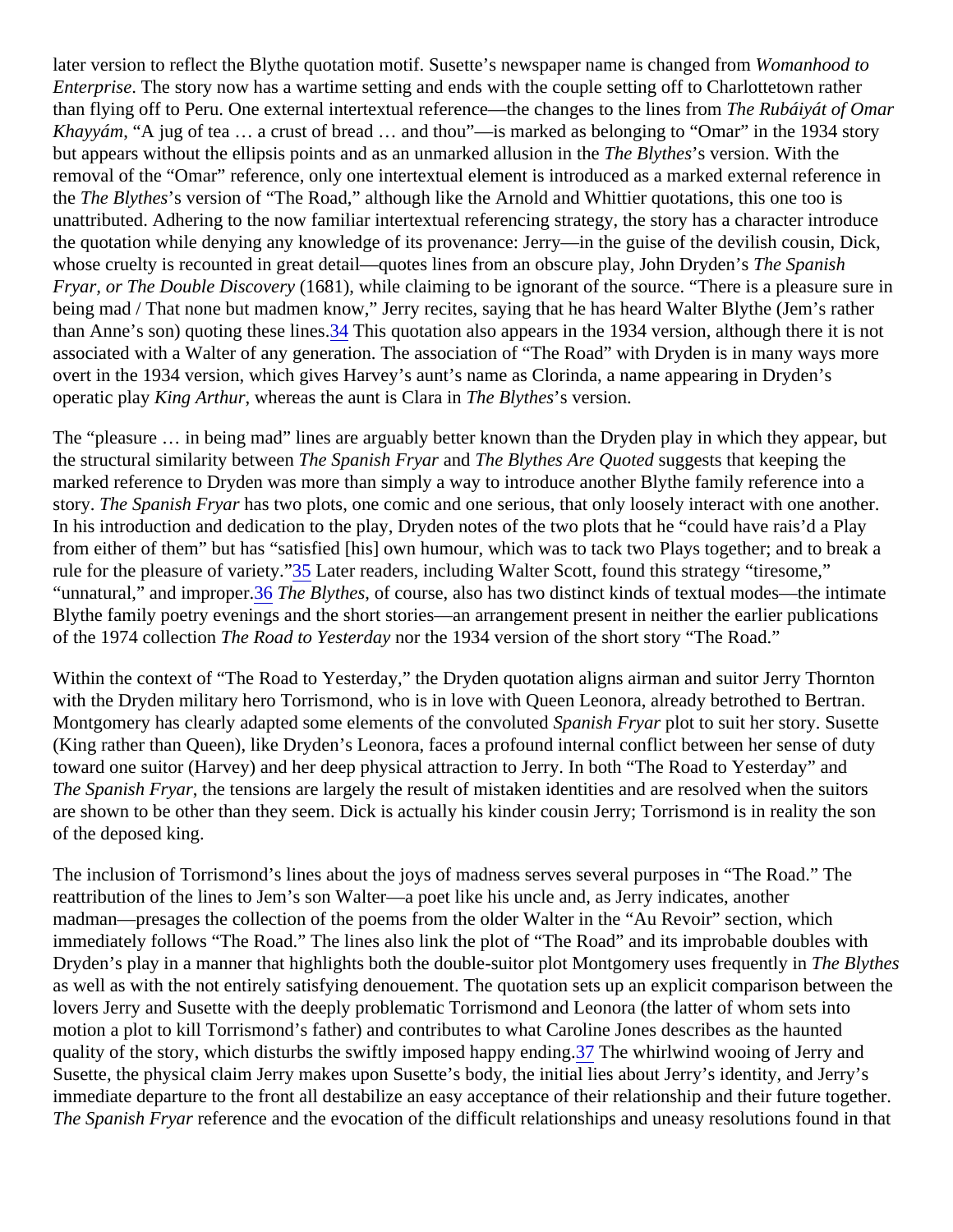<span id="page-9-0"></span>play intensify the impression that all is not completely well on "The Road to Yesterday."

Dryden is an unusual source of intertextual material for Montgomery, manush Fryais a relatively obscure play. While there can be no doubt that Dryden was on Montgomery's mind when she wrote "The Road"—the Torrismond/Leonora/Bertran relationship aligns quite neatly with the Thornton/King/Brooks triangle—it is an open question whether Dryden would be on the mind of Montgomery's readership. By explicitly flagging the quotation as an intertextual reference, however, Montgomery clearly marks the significance of the Dryden elements in "The Road" and, in the manner of the earlier stories discussed here, provides another way of viewing the events of the story that allows for the acceptance of the marriage plot wh also suggesting that there is something contrived and unsatisfying about its contours. Although the denouement reveals that Jerry is not Dick, Susette falls in love with Dick, and, like Dick, Jerry forcibly kisses her, laying claim to her body and declaring that she "can never belong to anyone else." The disturbing enthang of Spanish Fryarin which Torrismond marries the woman who has ordered his father killed, is thus interposed over the disturbing ending of "The Road," which sees Susette agreeing to marry a sexually aggressive man, t memory of whose cruelty "was intolerables"

### **Conclusion**

In examining quotations and intertextual referenceshie Blythes Are Quotethis paper suggests ways in which Montgomery's final work consists of a polyphony of voices from not only her earlier fictional universe but also some of the literary touchstones with which she was familiar. She carefully selected these marked external references, I believe, to offer different visions of the events presented in the individual stories and, in the case of "The Aftermath," the structure To the Blythes as a whole. Three of the marked external references discussed here are very similar both in form and in rhetorical purposes. "The Aftermath," "A Dream Come True," and "The Road to Yesterday" employ an almost identical introductory strategy whereby a character introduces a quotation or near quotation and marks it as external while simultaneously denying knowledge of provenance. The imperative to "remember Wesley" found in "Some Fools" is different in form—it is an allusion to a text, a series of incidents as a whole, and not to specific words in a literary text. Like "A Dream Come True" and "The Road to Yesterday," however, the Wesley source text structures some of the events in the story and, through that structure, interposes an additional interpretive lens through which the events can be read. While similar to "A Dream" and "The Road" in the way the external reference is signalled, the "Aftermath" quotation does not offer a structuring plot device. Rather, the Arnold quotation intervenes more directly into th interpretive framework surrounding both "The Aftermath" as a poem and the framing structure blythesa book very much about the recontextualization of past events and the role traumatic memory plays in this recontextualization.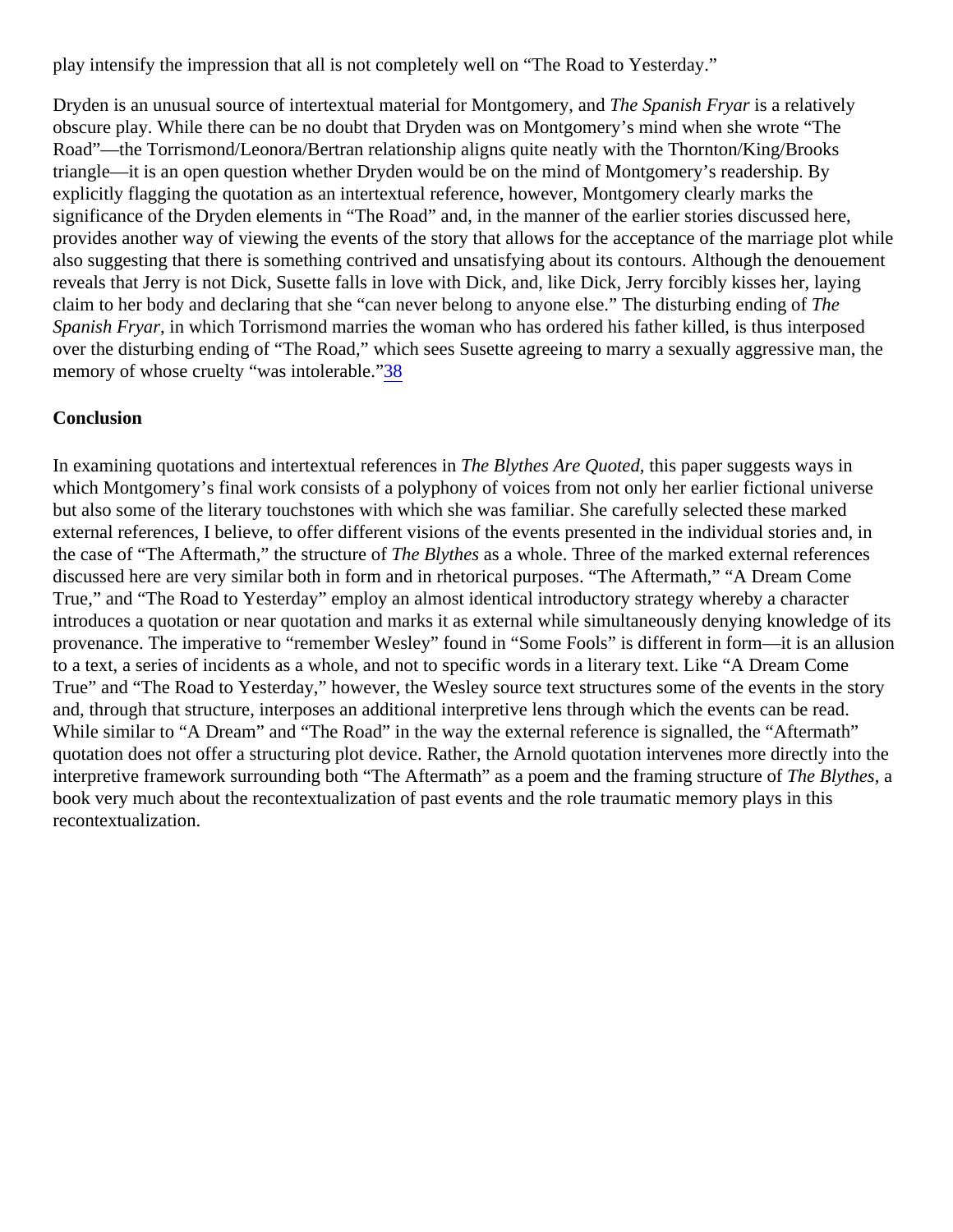<span id="page-10-0"></span>The Blythes Are Quoted an unusual book, which looks both forward toward the unmaking and remaking of the world following the two world wars and backward to the pastoral world of the original hovels prior to the First World War. The stories and poems contained in the book revisit Montgomery's early work and the work of others, creating a conversation with other texts tied to the relationship of the past to the present. The marked external intertextual references addressed in this paper represent particularly interesting interventions that suggest ways of seeing plot elements and allow for both straight and deviant readings in the manner I ha called double vision. This double vision is enabled through the source materials' recontextualization from both their original textual location and often their use in previously published versions of Montgomery's works. Together with unmarked allusions and references, both inter- and intratextual, Montgomery has created in The Blythes Are Quoted complex and challenging work deeply engaged with the ways in which the past is never truly past and memories persist within individuals and the families they inhabit. The marked external references and the double vision afforded by them allow the reader insight into this temporal persistence through the fictional lives of Montgomery's characters.

About the Author: Susan Erdmann is an Associate Professor in the Department of Foreign Languages and Translation at the University of Agder, in Kristiansand, Norway.

- [1](#page-0-0) Finnegan, Why 31.
- [2](#page-0-0) Lefebvre personal communication with Lesley Clement, 4 Aug. 2021.
- [3](#page-0-0) For a list of published magazine stories, steps://www.fadedpage.com/sc/montgomery.php
- [4](#page-1-0) Kristeva, "Word, Dialogue and Novel" 35–61.
- $\bullet$  [5](#page-1-0) Linell, Approaching 155.
- [6](#page-1-0) Lefebvre, "That Abominable War!" 112.
- [7](#page-1-0) Epperly, Foreword xii.
- [8](#page-2-0) Robinson, "Anne Repeated" 66.
- [9](#page-2-0) Montgomery's use of external sources has also been discussed in a recent article by Laura Leden, w addresses Montgomery's propensity for intertext in Elmily series, arguing that the pervasive references to other literary works often serve subversive purposes that pass unrecognized by younger readers but "caught" by more mature readers who recognize the external references and understand the subversive commentary on gender norms they provide.
- [10](#page-2-0) There is another marked external referencehie BlythesStephen Francis Barry (mis)quotes Pilate's "What is the truth?" toward the end of "Fancy's Fool" (167), which will not be dealt with at length here. This quotation also provides a lens through which both a straight reading (Esme Dalley was an impressionable child) and a deviant reading (Esme Dalley met a ghost) are rendered possible or at leas equally "true." Unlike the texts that are the focus of this article, however, the marked external reference "Fancy's Fool" does not tie the story's theme or structure to an external source text in the manner prese in "Some Fools," "A Dream," or "The Road," or comment upon larger themes wither Blythes as whole as the reference in "The Aftermath" does.
- [11](#page-2-0) Epperly, xi.
- [12](#page-2-0) Fisher, "Watchman" 94.
- [13](#page-2-0) Lefebvre, "That Abominable War!" 122.
- [14](#page-2-0) Montgomery, RI 215.
- [15](#page-2-0) Montgomery, BAQ 3.
- [16](#page-2-0) Montgomery, BAQ xv.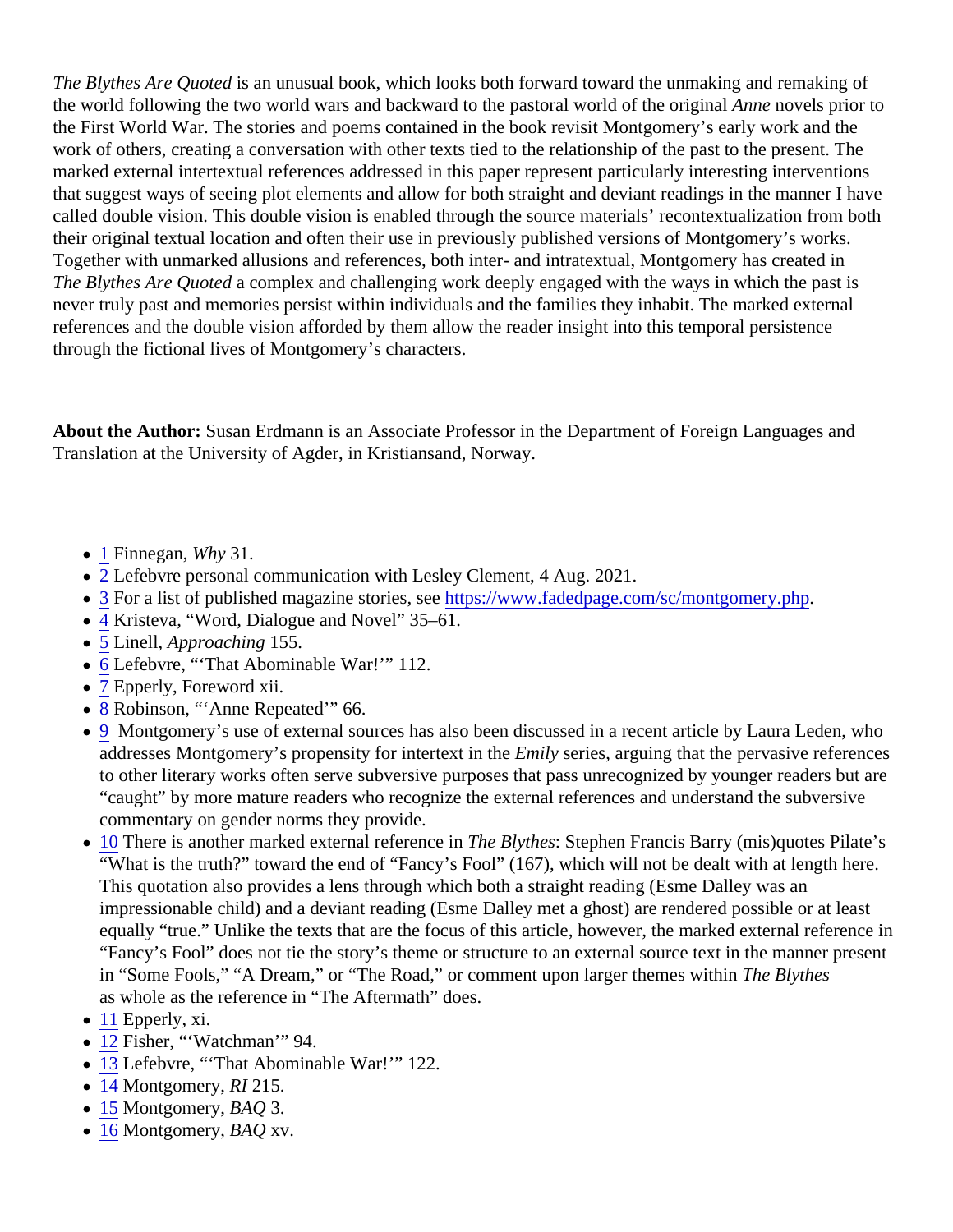- <span id="page-11-0"></span>• [17](#page-3-0) Montgomery, BAQ 509.
- [18](#page-3-0) Montgomery, BAQ 510.
- [19](#page-3-0) Montgomery, BAQ 509.
- [20](#page-3-0) Montgomery, BAQ 510.
- [21](#page-3-0)Arnold, "Absence" 199.
- [22](#page-4-0) Montgomery, "Some Fools and a Saint."
- [23](#page-4-0) Montgomery, BAQ 10.
- [24](#page-4-0) Wesley, Works 476.
- [25](#page-5-0) Wesley, Original Letters 135, 277.
- [26](#page-5-0) Montgomery, BAQ 23, 15, 22, 17 (emphasis in original).
- [27](#page-5-0) Montgomery, BAQ 65.
- [28](#page-5-0) Montgomery, BAQ 44.
- [29](#page-5-0) Wesley, Original Letters 476
- [30](#page-6-0) Montgomery, BAQ 176.
- [31](#page-6-0) Montgomery, BAQ 178.
- [32](#page-6-0) Montgomery, BAQ 179.
- [33](#page-7-0) Montgomery, BAQ 190.
- [34](#page-8-0) Montgomery, BAQ 498.
- [35](#page-8-0) Dryden, Spanish Fryar "Dedication" para. 4.
- [36](#page-8-0) Paige, "'A Stranger'" 263. Scott edited an edition of Dryden's plays in 1808.
- [37](#page-8-0)Jones, "The Shadows" 179.
- [38](#page-9-0) Montgomery, BAQ 499, 496.

#### Back to top

## Article Info

Copyright: Susan Erdmann, 2022. This work is licensed under aCreative Commons Attribution 4.0 [International License](http://creativecommons.org/licenses/by/4.0/) (Creative Commons BY 4.0), which allows the user to share, copy and redistribute the material in any medium or format and adapt, remix, transform and build upon the material for any purpose, even commercially, PROVIDED the Licensor is given attribution in accordance with the terms and conditions of the CC BY 4.0.

Peer reviewed Yes

#### Works Cited

Arnold, Matthew. "The AbsencePoetical Works by Matthew ArnolMacMillan and Co., 1891. Project Gutenberghttp://www.gutenberg.org/files/27739/27739-h/27739-h.htm#Page1899.

Dryden, John The Spanish Fryar, or The Double Discove Rychard Tonson and Jacob Tonson, 1681. [https://quod.lib.umich.edu/e/eebo/A36692.0001.001?rgn=main;view=fu](https://quod.lib.umich.edu/e/eebo/A36692.0001.001?rgn=main;view=fulltext)lltext .

Epperly, Elizabeth Rollins. Forewordhe Blythes Are Quotedy L.M. Montgomery, edited by Benjamin Lefebvre, Viking Canada, 2009, pp. ix-xiv.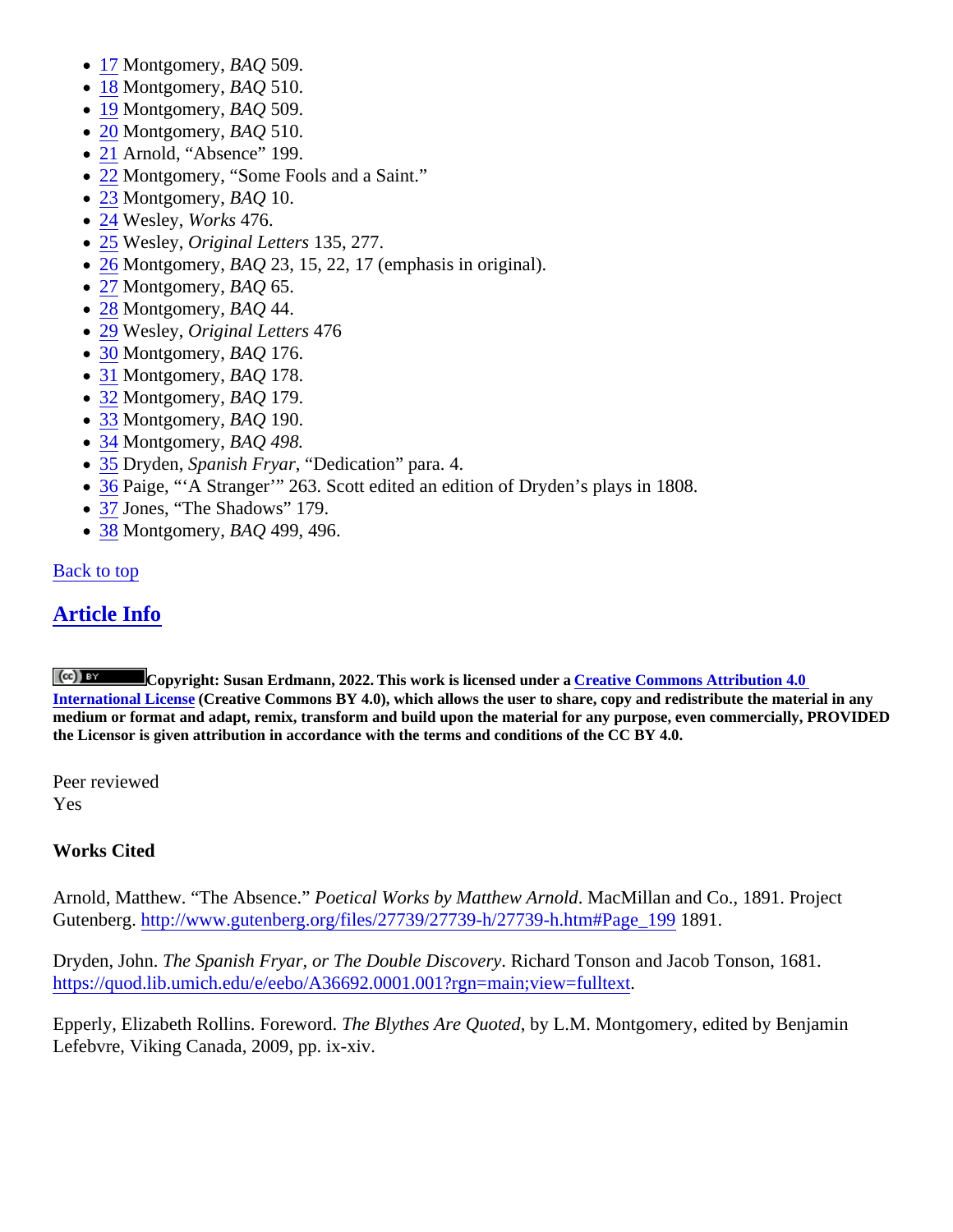Fisher, Susan. "'Watchman, What of the Night?': L.M. Montgomery's Poems of War." McKenzie and Ledwell, pp. 94–109.

Finnegan, RuthWhy Do We Quote? The Culture and History of Quotatomen Book, 2013.

Jones, Caroline E. "The Shadows of War: Interstitial Grief in L.M. Montgomery's Final Novels." McKenzie and Ledwell, pp. 167–83.

Kristeva, Julia. "Word, Dialogue and Novel. The Kristeva Readeedited by Toril Moi, Columbia UP, 1986, pp. 35–61.

Leden, Laura. "Reading as Empowerment: Lost in the Swedish Translations of L.M. Montgo Emeily's Books." Journal of L. M. Montgomery Studie 2021.https://doi.org/10.32393/jlmms/2021.0011

Lefebvre, Benjamin. Afterword The Blythes Are Quotedy L.M. Montgomery, edited by Benjamin Lefebvre, Viking Canada, 2009, pp. 511–20.

---. "A Note on the Text, The Blythes Are Quoteby L.M. Montgomery, edited by Benjamin Lefebvre, Viking Canada, 2009, pp. 521–22.

---. "That Abominable War! The Blythes Are Quotented Thoughts on L.M. Montgomery's Late Style." Storm and Dissonance: L.M. Montgomery and Conflected by Jean Mitchell, Cambridge Scholars Publishing, 2008, pp. 109–30.

Linell, Per. Approaching Dialogue: Talk, Interaction and Contexts in Dialogical Perspectives Benjamins, 2001.

McKenzie, Andrea, and Jane Ledwell, editor. M. Montgomery and WaMcGill-Queen's UP, 2017.

Montgomery, L.M. The Blythes Are Quote diking Canada, 2009.

---. Rilla of Ingleside 1921. Edited by Benjamin Lefebvre and Andrea McKenzie. Penguin, 2010.

---. "The Road to YesterdayCanadian Home Journavol. 30, no. 9, Jan. 1938 pecial Collection: The Works of Lucy Maud Montgomery (1874–1942) the strive fadedpage.com/books/20170477/html.php. 1934

---. The Road to YesterdaMcGraw-Hill Ryerson, 1974.

---. "Some Fools and a Sain Family Herald and Weekly Starol. 62 1931 (20 May, 27 May, 3 June, 10 June). Special Collection: The Works of Lucy Maud Montgom (£874–1942). [https://www.fadedpage.com/books/20161014/html.php.](https://www.fadedpage.com/books/20161014/html.php. 1931) 1931

Paige, Linda Rohrer. "'A Stranger in a Strange Land': Biblical Typology of the Exodus in Dryden's 'The Spanish Friar'; or, 'The Double Discovery." Papers on Language and Literature d. 32, no. 3, 1996, pp. 263–76.

Robinson, Laura M. "'Anne Repeated': Taking Anne Out of Ord Seriality and Texts for Young People: Critical Approaches to Children's Literaturedited by Mavis Reimer et al., Palgrave Macmillan, 2014, pp. 57–73.